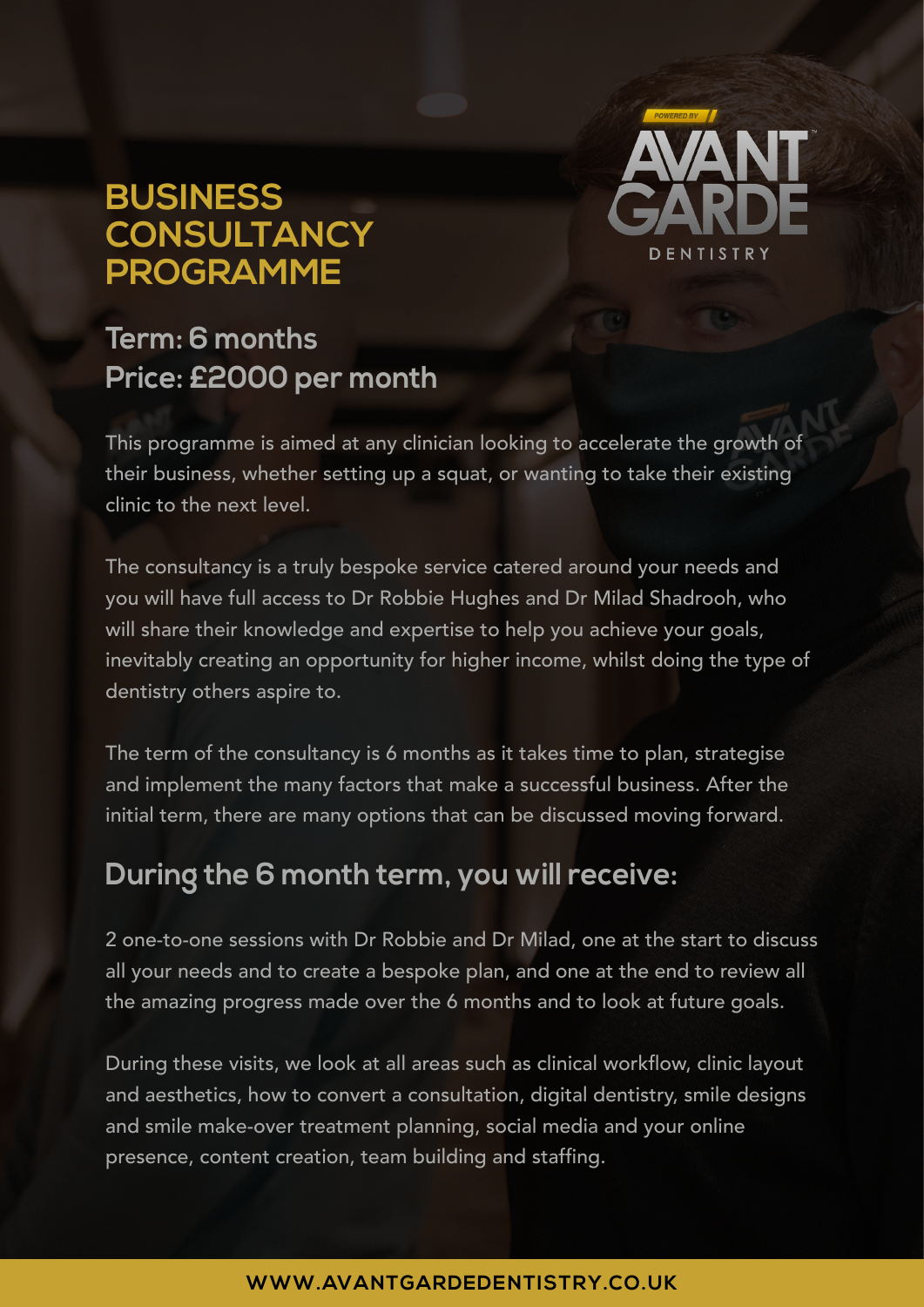# **BUSINESS CONSULTANCY PROGRAMME**



Phone and group chat access to Dr Robbie and Dr Milad at any time to discuss all and any areas of your growth plan.

Full analysis of your brand and your digital presence including website, social media presence and marketing strategies with suggestions on how to maximise on all aspects.

Access to Avantgarde Courses including Injection-mould Composite Veneers, Marketing Masterclass, Clear X Aligners.

Full access to Dental Excellence Lab with your cases being monitored by Dr Robbie and Dr Milad for all case planning and execution.

Shadowing a Consultation Day with Dr Robbie and his team at Dental Excellence to see the workflow first hand and understand the patient journey. We recommend bringing a nurse with you who would be carrying these out with you at your clinic.

"Over-the-shoulder" day at Dental Excellence viewing the clinicians carry out treatments that you would want to do more of, allowing you to watch and learn the workflow and see it live.

A day with Dr Barry Oulton. Creator of The Confident Dentist, Dr Barry is a world-renowned clinician, business mentor and communication skills expert. The day will be spent assessing your business structure, looking at your patient journey and improving rapport building with unique communication skills and training and motivating the whole team to achieve greatness.

#### **WWW.AVANTGARDEDENTISTRY.C O.UK**